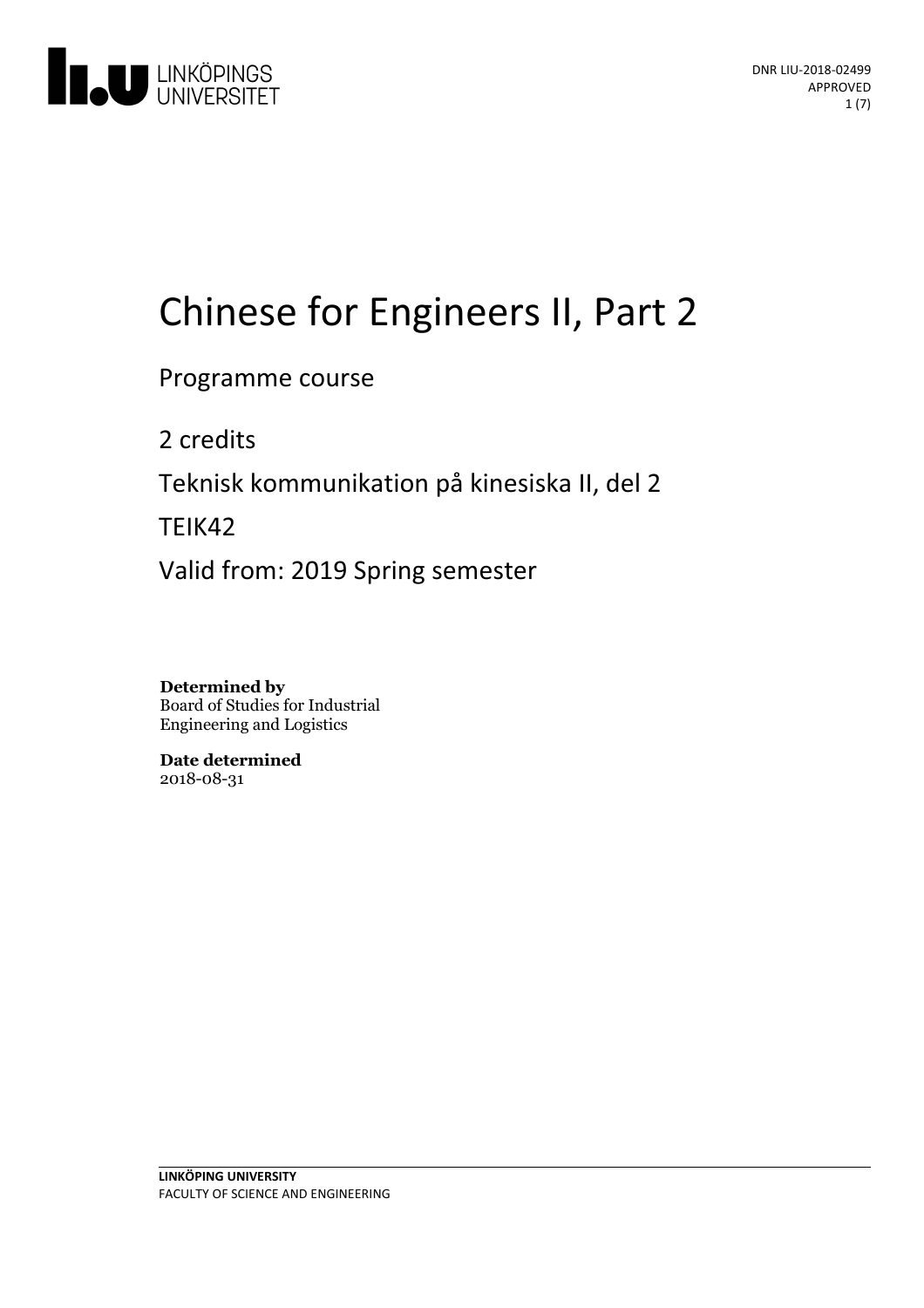# Main field of study

Language and Culture

Course level

First cycle

# Advancement level

 $G_1X$ 

# Course offered for

- Industrial Engineering and Management International, M Sc in Engineering
- Applied Physics and Electrical Engineering International, M Sc in Engineering

# Entry requirements

Note: Admission requirements for non-programme students usually also include admission requirements for the programme and threshold requirements for progression within the programme, or corresponding.

# Prerequisites

Chinese for Engineers I or the equivalent.

# Examination

| KTR1             | Tests               | 0.5 credits | U.G        |
|------------------|---------------------|-------------|------------|
| TEN <sub>1</sub> | Written examination | 1.5 credits | U, 3, 4, 5 |

### Grades

Four-grade scale, LiU, U, 3, 4, 5

# Other information

*Supplementary courses:* Chinese for Engineers III

# Department

Institutionen för ekonomisk och industriell utveckling

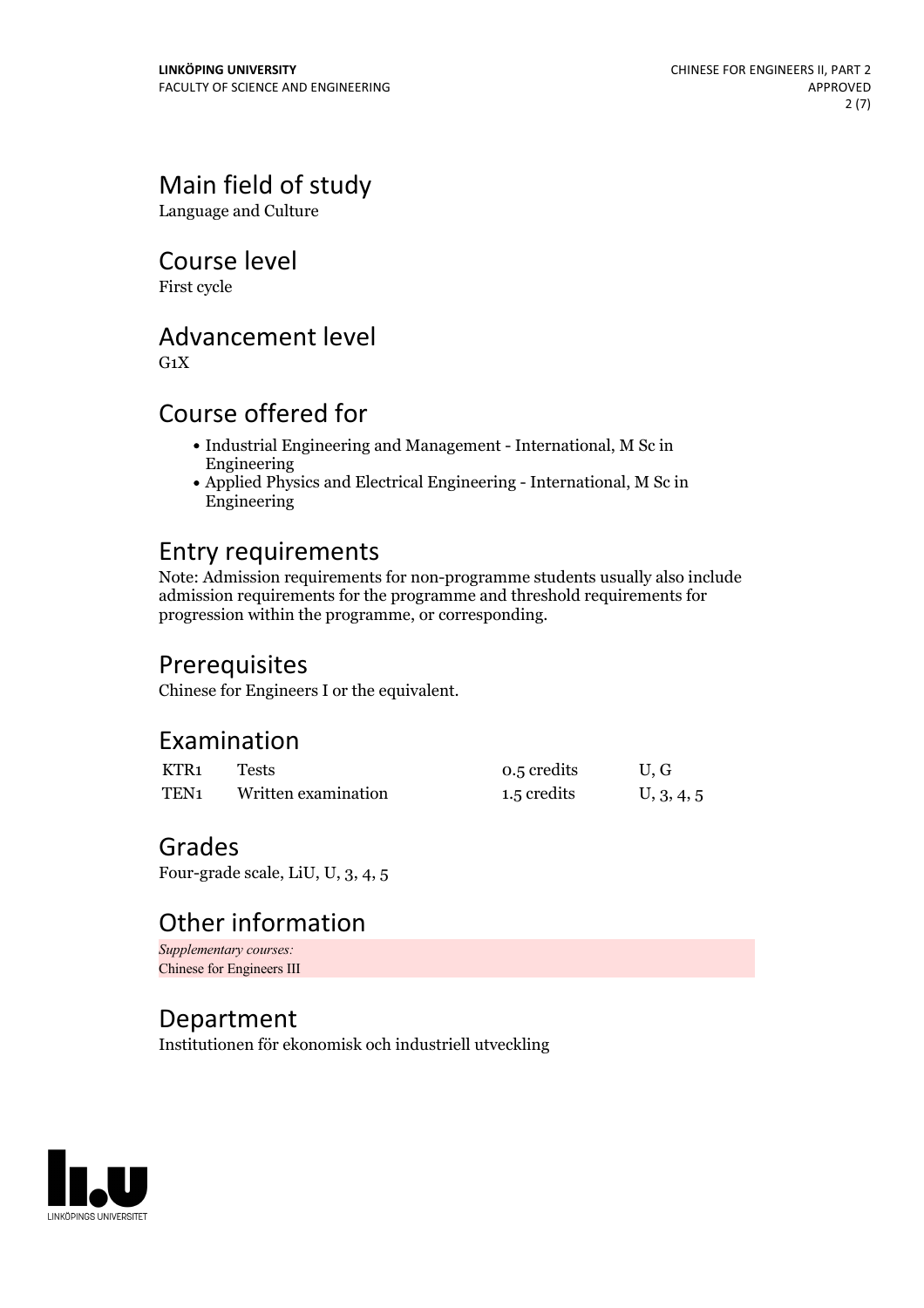# Director of Studies or equivalent

Johan Holtström

### Examiner

Li Li Tunek

### Education components

Preliminary scheduled hours: 16 h Recommended self-study hours: 37 h

# Course literature

### **Books**

Shi Zhong Qi; Hu Ling Jun; Wang Xiao Dan, 卓越汉语 公司实战篇 *(Excellent Chinese: Business Practice)* ISBN: 9787560096216

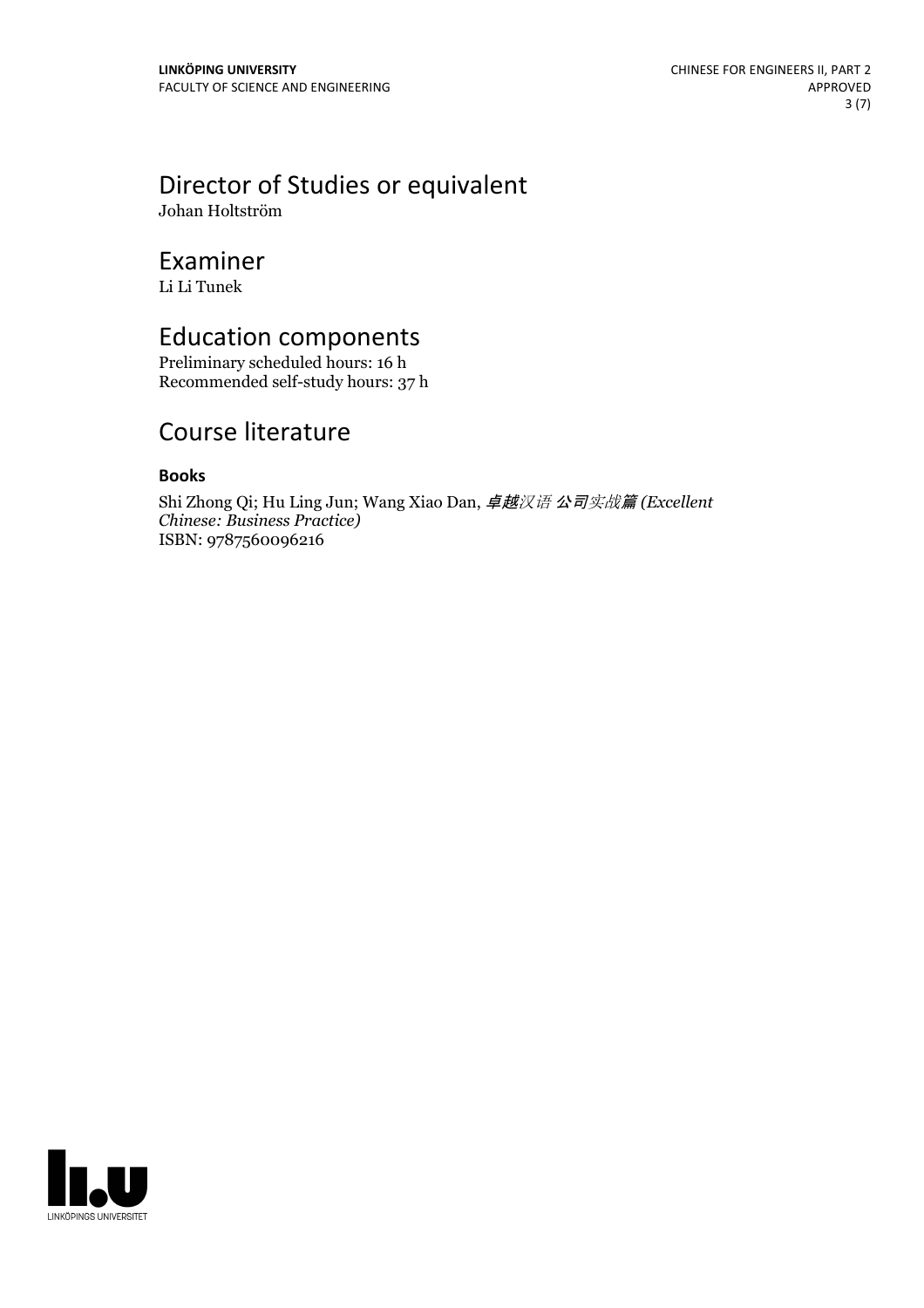# **Common rules**

### **Course syllabus**

A syllabus has been established for each course. The syllabus specifies the aim and contents of the course, and the prior knowledge that a student must have in order to be able to benefit from the course.

### **Timetabling**

Courses are timetabled after a decision has been made for this course concerning its assignment to a timetable module. A central timetable is not drawn up for courses with fewer than five participants. Most project courses do not have a central timetable.

### **Interrupting a course**

The vice-chancellor's decision concerning regulations for registration, deregistration and reporting results (Dnr LiU-2015-01241) states that interruptions in study are to be recorded in Ladok. Thus, all students who do not participate in a course for which they have registered must record the interruption, such that the registration on the course can be removed. Deregistration from <sup>a</sup> course is carried outusing <sup>a</sup> web-based form: www.lith.liu.se/for-studenter/kurskomplettering?l=sv.

### **Cancelled courses**

Courses with few participants (fewer than 10) may be cancelled or organised in a manner that differs from that stated in the course syllabus. The board of studies is to deliberate and decide whether a course is to be cancelled orchanged from the course syllabus.

### **Regulations relatingto examinations and examiners**

Details are given in a decision in the university's rule book: http://styrdokument.liu.se/Regelsamling/VisaBeslut/622678.

### **Forms of examination**

### **Examination**

Written and oral examinations are held at least three times a year: once immediately after the end of the course, once in August, and once (usually) in one of the re-examination periods. Examinations held at other times are to follow a decision of the board of studies.

Principles for examination scheduling for courses that follow the study periods:

courses given in VT1 are examined for the first time in March, with re-

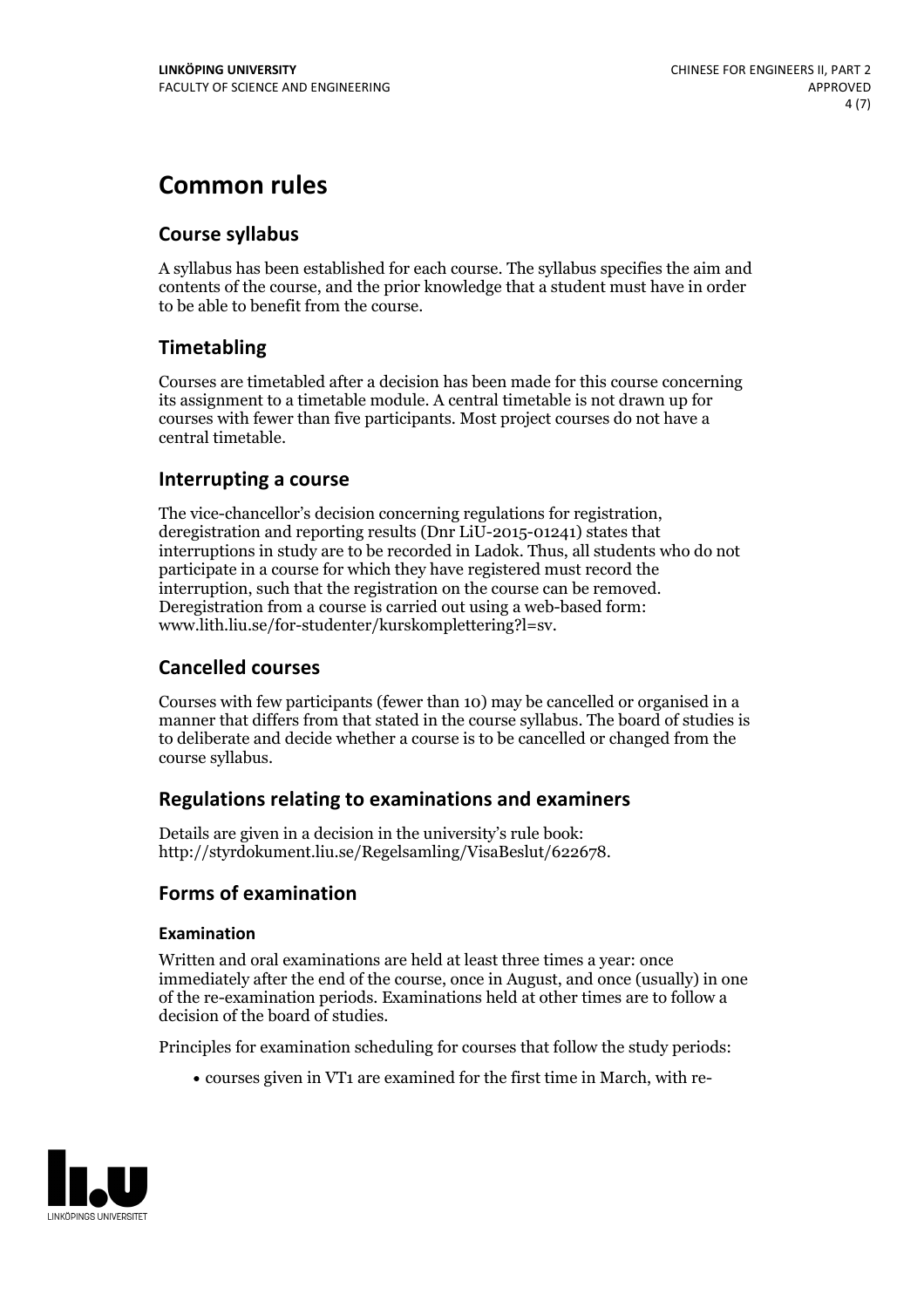examination in June and August

- courses given in VT2 are examined for the first time in May, with re-examination in August and October
- courses given in HT1 are examined for the first time in October, with re-examination in January and August
- courses given in HT2 are examined for the first time in January, with re-examination at Easter and in August.

The examination schedule is based on the structure of timetable modules, but there may be deviations from this, mainly in the case of courses that are studied and examined for several programmes and in lower grades (i.e. 1 and 2).

- Examinations for courses that the board of studies has decided are to be held in alternate years are held only three times during the year in which the course is given.<br>• Examinations for courses that are cancelled or rescheduled such that they
- are not given in one or several years are held three times during the year that immediately follows the course, with examination scheduling that corresponds to the scheduling that was in force before the course was cancelled or rescheduled.<br>• If teaching is no longer given for a course, three examination occurrences
- are held during the immediately subsequent year, while examinations are at the same time held for any replacement course that is given, or alternatively in association with other re-examination opportunities. Furthermore, an examination is held on one further occasion during the next subsequent year, unless the board of studies determines otherwise.<br>• If a course is given during several periods of the year (for programmes, or
- on different occasions for different programmes) the board orboards of studies determine together the scheduling and frequency of re-examination occasions.

### **Registration for examination**

In order to take an examination, a student must register in advance at the Student Portal during the registration period, which opens 30 days before the date of the examination and closes 10 days before it. Candidates are informed of the location of the examination by email, four days in advance. Students who have not registered for an examination run the risk of being refused admittance to the examination, if space is not available.

Symbols used in the examination registration system:

- \*\* denotes that the examination is being given for the penultimate time.
- \* denotes that the examination is being given for the last time.

#### **Code of conduct for students during examinations**

Details are given in a decision in the university's rule book: http://styrdokument.liu.se/Regelsamling/VisaBeslut/622682.

#### **Retakes for higher grade**

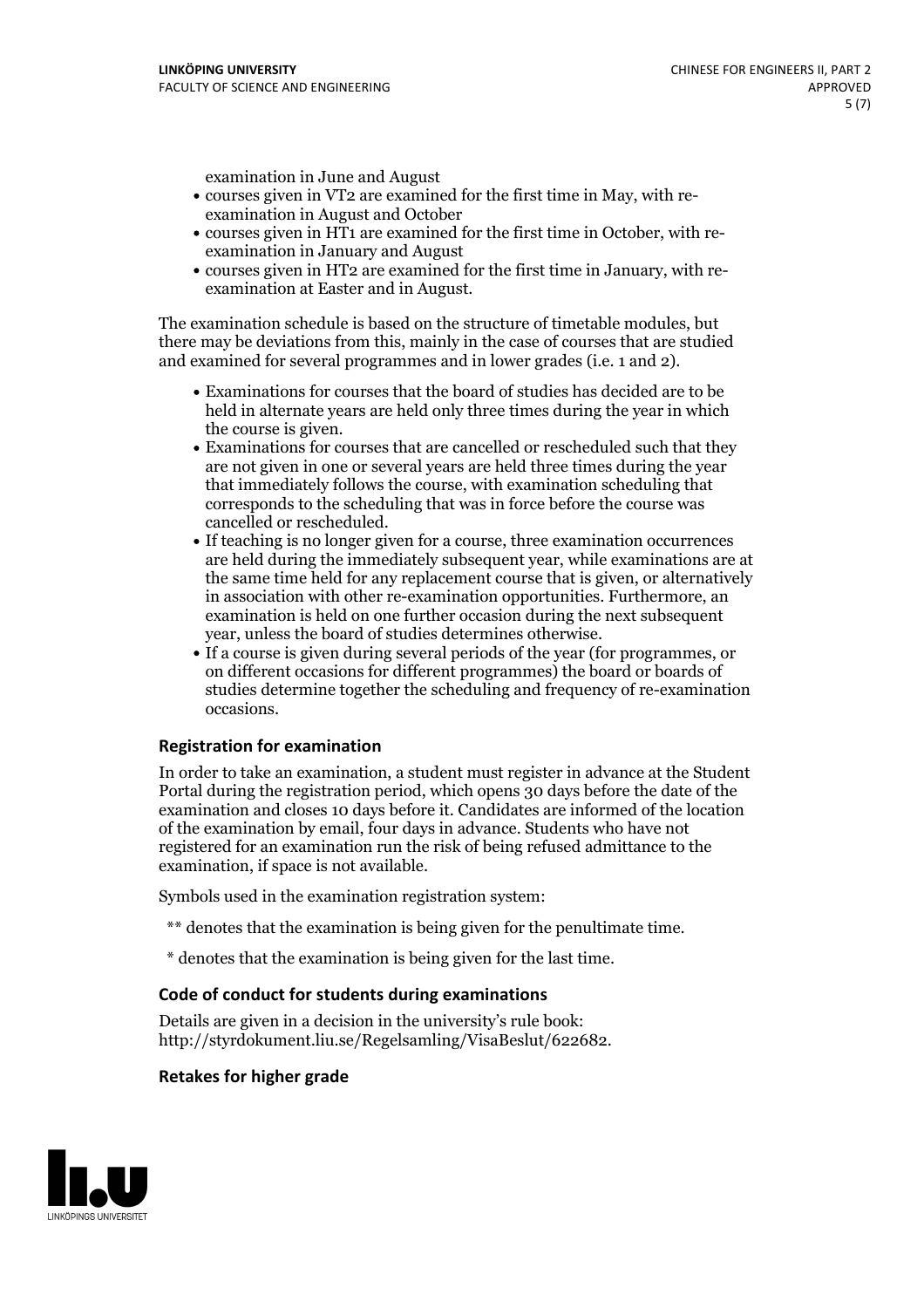Students at the Institute of Technology at LiU have the right to retake written examinations and computer-based examinations in an attempt to achieve a higher grade. This is valid for all examination components with code "TEN" and "DAT". The same right may not be exercised for other examination components, unless otherwise specified in the course syllabus.

#### **Retakes of other forms of examination**

Regulations concerning retakes of other forms of examination than written examinations and computer-based examinations are given in the LiU regulations for examinations and examiners, http://styrdokument.liu.se/Regelsamling/VisaBeslut/622678.

#### **Plagiarism**

For examinations that involve the writing of reports, in cases in which it can be assumed that the student has had access to other sources (such as during project work, writing essays, etc.), the material submitted must be prepared in accordance with principles for acceptable practice when referring to sources (references or quotations for which the source is specified) when the text, images, ideas, data, etc. of other people are used. It is also to be made clear whether the author has reused his or her own text, images, ideas, data, etc. from previous examinations.

A failure to specify such sources may be regarded as attempted deception during examination.

#### **Attempts to cheat**

In the event of <sup>a</sup> suspected attempt by <sup>a</sup> student to cheat during an examination, or when study performance is to be assessed as specified in Chapter <sup>10</sup> of the Higher Education Ordinance, the examiner is to report this to the disciplinary board of the university. Possible consequences for the student are suspension from study and a formal warning. More information is available at https://www.student.liu.se/studenttjanster/lagar-regler-rattigheter?l=sv.

#### **Grades**

The grades that are preferably to be used are Fail (U), Pass (3), Pass not without distinction  $(4)$  and Pass with distinction  $(5)$ . Courses under the auspices of the faculty board of the Faculty of Science and Engineering (Institute of Technology) are to be given special attention in this regard.

- 1. Grades U, 3, 4, 5 are to be awarded for courses that have written
- examinations. 2. Grades Fail (U) and Pass (G) may be awarded for courses with <sup>a</sup> large degree of practical components such as laboratory work, project work and group work.

#### **Examination components**

- 
- 1. Grades U, 3, 4, <sup>5</sup> are to be awarded for written examinations (TEN). 2. Grades Fail (U) and Pass (G) are to be used for undergraduate projects and other independent work.